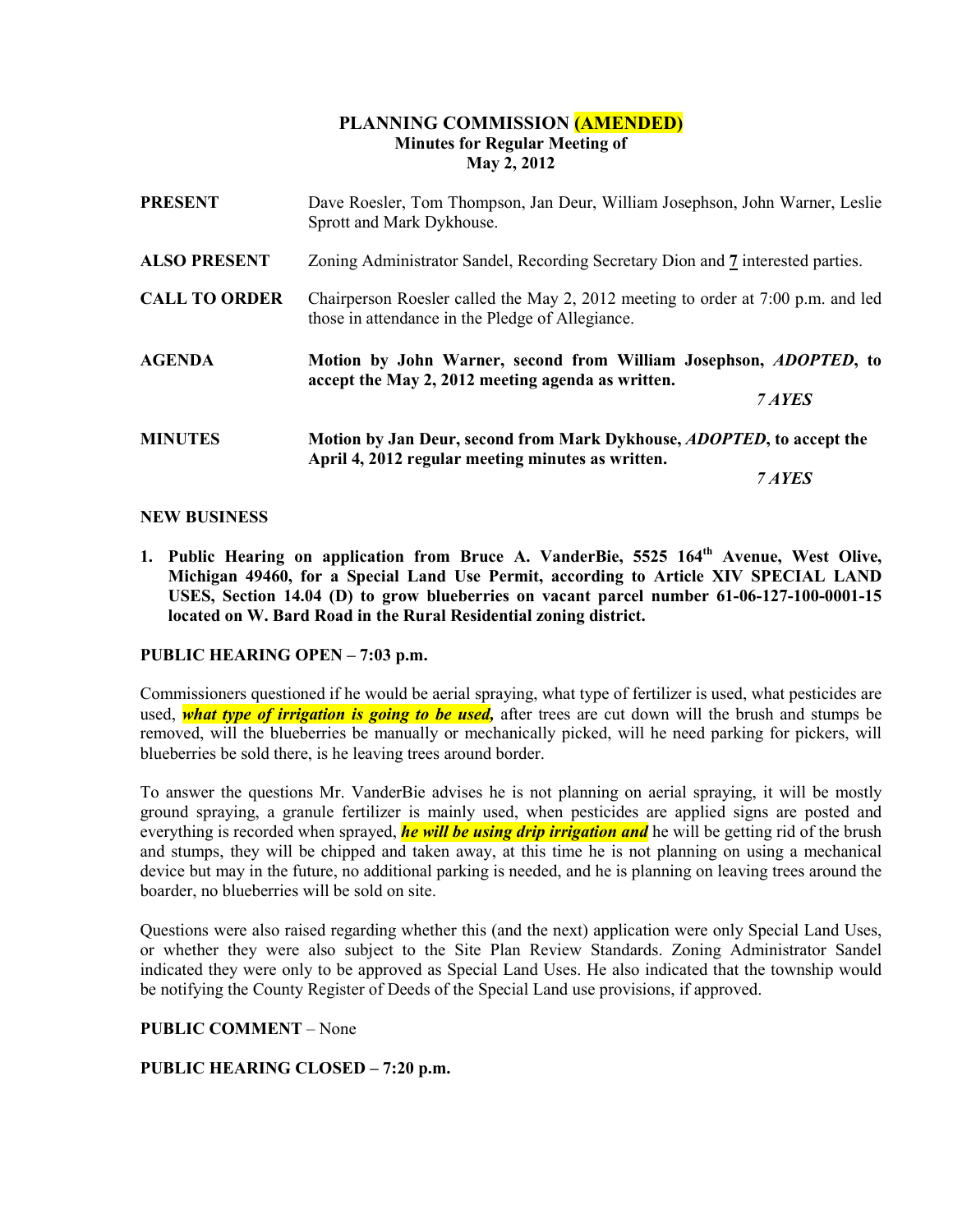Motion by Jan Deur, second from John Warner, **ADOPTED**, to recommend to the Township Board of Trustees approval of the Special Land Use Permit request as submitted by Bruce A. VanderBie for blueberry farming on parcel number 61-06-127- 100-0001-15 located on Bard Road in the Rural Residential District. 7 AYES

2. Public Hearing on application from Frank Coles, 91 N. Buys, Muskegon, Michigan 49445, for a Special Land Use Permit, according to Article XIV SPECIAL LAND USES, Section 14.04 (D) to grow blueberries on vacant parcel number 61-06-128-400-0002-00 located on W. McMillan Road in the Rural Residential zoning district.

## PUBLIC HEARING OPEN – 7:32 p.m.

Commissioners questioned if he would be aerial spraying, what type of fertilizer is used, what pesticides are used, *what type of irrigation is going to be used*, after trees are cut down will the brush and stumps be removed, will the blueberries be manually or mechanically picked, will he need parking for pickers, will blueberries be sold there, is he leaving trees around border.

To answer the questions Mr. Coles advises he is planning a couple of aerial sprays towards the end and he does notify the neighbors before its done, when pesticides are applied signs are posted and everything is recorded when sprayed, *he will be using drip irrigation and* the brush and stumps will be chipped and used around the blueberry bushes, at this time he is not sure if he will be using a mechanical picker, he does for his other fields, no additional parking is needed, he is planning on leaving some trees around the boarder, especially along McMillan Road between the Consumers Power easement/lines and the road right-of-way, and no blueberries will be sold on site.

## PUBLIC COMMENT

Doug Brewer, 4103 W. McMillan Road, lives across the road from the proposed blueberry farm, wants to see a tree buffer so he doesn't have to look at blueberry bushes.

## PUBLIC HEARING CLOSED – 7:52 p.m.

Discussion was held on the 8' X 8' accessory building proposed for this site. Mr. Coles asked if he has to go that big, his intention is just to cover the irrigation pump. He was advised he does not have to go that big but can not go any bigger because the site plan will be recommended for approval as submitted. During this same discussion the previous applicant Mr. VanderBie stated he is planning to cover his irrigation pump also but did not indicate that on the site plan and asked if that is going to be a problem. Zoning Administrator Sandel stated that according to Article II, Section 2.19 Definitions – S, Structure – is anything constructed or erected which requires permanent location on the ground or attachment to something having such location, including but not limited to, all buildings and free-standing signs, but not including sidewalks, drives, patios, utility poles and the like. Mr. VanderBie was advised if what he is intending meets the above definition then he needs to revise his site plan before it goes to the Township Board for approval. Mr. VanderBie stated what he is planning will not meet that definition.

> Motion by Willie Josephson, second from Jan Deur, **ADOPTED**, to recommend to the Township Board of Trustees approval of the Special Land Use Permit request as submitted by Frank Coles for blueberry farming on parcel number 61-06-128-400-0002-00 located on W. McMillan Road located in the Rural Residential zoning district.